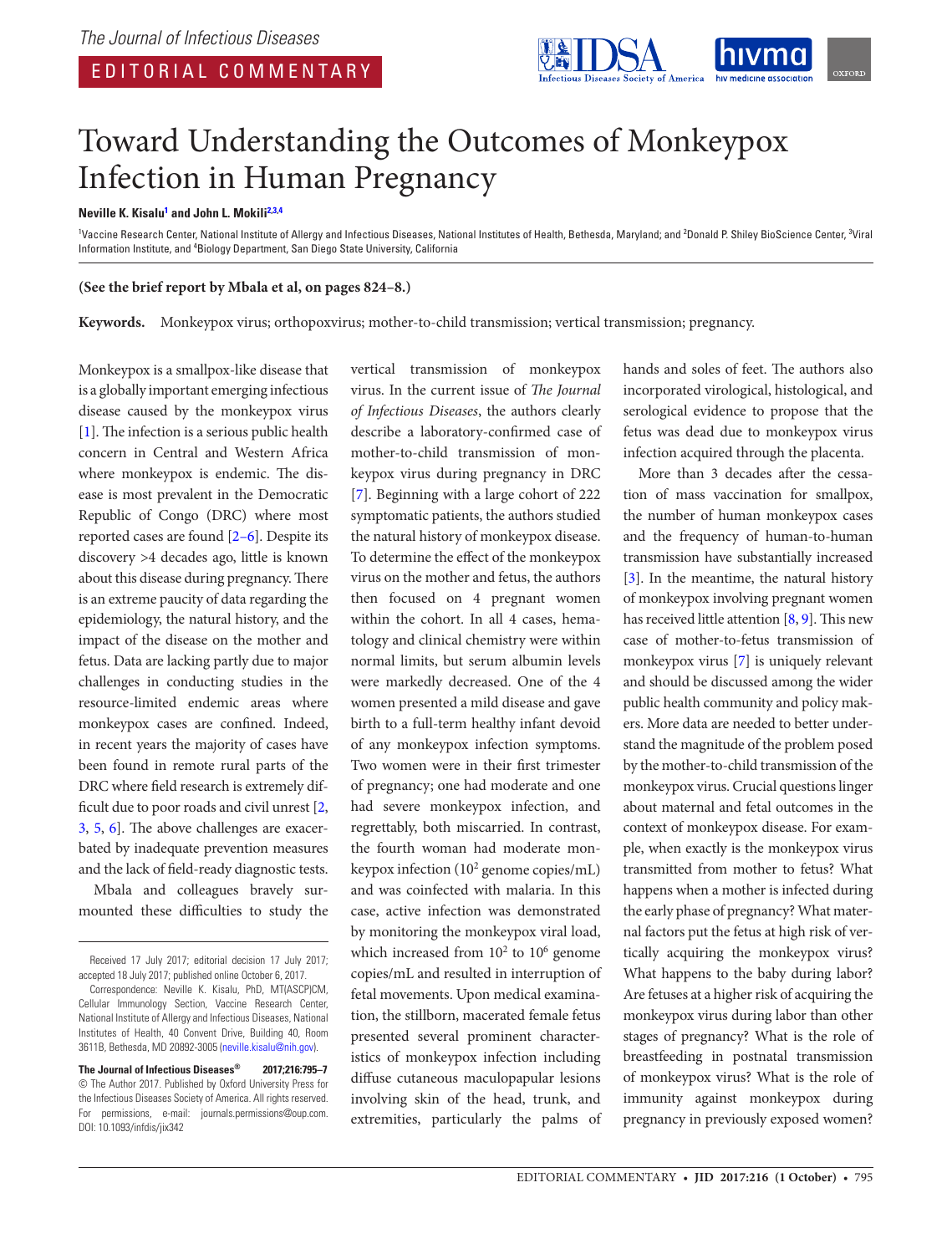It also remains to be determined if pregnancy impacts the clinical progression of monkeypox in the mother and the vertically infected baby.

Historical data suggest that antibody response to variola immunization helped control monkeypox for more than 3 decades. The recent reemergence of monkeypox may be imputed to a probable waning of cross-protective immunity to poxviruses conferred by the smallpox vaccine in individuals 30 years ago [10], as well as a steady increase among unvaccinated persons. By analogy, it is likely that maternally acquired antibodies can protect a newborn if infection occurs before delivery. Because monkeypox virus is a potential bioterror agent, maternofetal transmission adds another layer of threat that should be taken seriously. Therefore, in addition to prophylactic measures already being planned for the general population, a more targeted approach should be developed to prevent mother-to-child transmission of monkeypox virus. Similarly, therapeutic measures for pregnant women, fetuses, and neonates should be established accordingly. Pregnant women are unfortunately among various groups at increased risk for exposure to monkeypox because their immune system is altered during pregnancy and, therefore, it is essential to understand the implications of monkeypox infection for pregnant patients and their fetuses. Elucidating maternal and fetal outcomes in monkeypox infection is a very important topic, as monkeypox is associated with a life-threatening risk worldwide, including the United States, and results in high death rates in Africa.

## **IS MONKEYPOX VIRUSTHE CAUSE** OF THE OBSERVED FETAL DEATHS IN ENDEMIC SETTINGS?

Although a small sample size consisting of 4 pregnant patients infected with monkeypox virus, of whom one case was confirmed by state-of-the art laboratory tests, Mbala and colleagues unequivocally demonstrate that maternal monkeypox disease may lead to serious consequences, including fetal death [7]. In a previous report, Jezek and Fenner [1] also described one probable, non-laboratory-confirmed case of perinatal monkeypox infection in DRC. This case was from a pregnant woman (~24 weeks' gestation) with monkeypox infection who, 6 weeks later, delivered a premature infant who had a generalized skin rash suggestive of monkeypox disease. The child died 6 weeks later of malnutrition. Orthopoxvirus infections are known to lead to fetal death [11–13]. Indeed, infection with the smallpox virus, a related orthopoxvirus, is associated with an increased risk of morbidity and mortality in pregnant compared with nonpregnant patients [12, 13] and causes more complications including higher proportions of preterm delivery, stillbirth, and spontaneous abortion in pregnant than in nonpregnant women [14]. It is, therefore, possible that the fetal death due to monkeypox infection reported by Mbala and colleagues [7] is not an isolated occurrence. However, what mediates fetal death in human monkeypox infection remains to be determined. The observation that there was no obvious correlation between the severity of maternal disease and the deleterious effects to the fetus should warrant further investigation.

#### WHAT COUNTERMEASURES ARE APPROPRIATE FOR PREVENTING MONKEYPOX IN PREGNANT AFRICAN WOMEN?

Lessons learned from the first monkeypox outbreak involving humans in the United States in 2003 [15, 16] could help formulate an answer to this important question. This outbreak was associated with importation from Ghana, West Africa, of infected wild rodents that in turn infected prairie dogs and other small mammals used as pets. A total of 71 monkeypox cases were reported in 6 states [15]. There were concerns about how to advise pregnant women who could be exposed to infected pets, but luckily, there were no reports of pregnant women being infected. During this outbreak, the Centers for Disease Control and Prevention (CDC) released

interim instructions for the prevention of monkeypox, using the smallpox vaccine or vaccinia immune globulin (VIG), and treatment of monkeypox using the antiviral drug cidofovir [17]. The smallpox vaccine confers significant cross-protective immunity (approximately 85% effective) against monkeypox and has been shown to reduce the risk of monkeypox among previously vaccinated persons in Africa [9]. Although smallpox vaccination in pregnancy is associated with a low risk of fetal vaccinia and can result in preterm birth, fetal death, and neonatal death [9, 18–20], the CDC recommended that individuals in different groups at risk for exposure to monkeypox be immunized with the smallpox vaccine, irrespective of their pregnancy status [15, 21]. VIG is a cocktail of antibodies purified from the blood of individuals immunized with the smallpox vaccine. VIG is used for the treatment of persons with progressive vaccinia, a complication of smallpox vaccination. As there are no data on its role in either Africa or the United States, the CDC did not recommend VIG for either prophylaxis or treatment of monkeypox. For the antiviral drug cidofovir, it should only be used as a desperate remedy to treat critically ill patients with monkeypox infection [21]. These prevention or treatment approaches could also be applied in Africa as countermeasures for monkeypox among pregnant women.

### **CONCLUSIONS**

Information on the outcome of monkeypox among pregnant women and fetuses is very limited. The report by Mbala and colleagues sheds light on the natural history of maternal monkeypox infection and its serious consequences for the fetus [7]. The new data could assist in the development of an appropriate policy for prophylaxis and for management of pregnant women infected with the monkeypox virus. The data also underline the significance of conducting surveillance studies among wider population groups, including pregnant women. Efforts led by Mbala and colleagues have identified